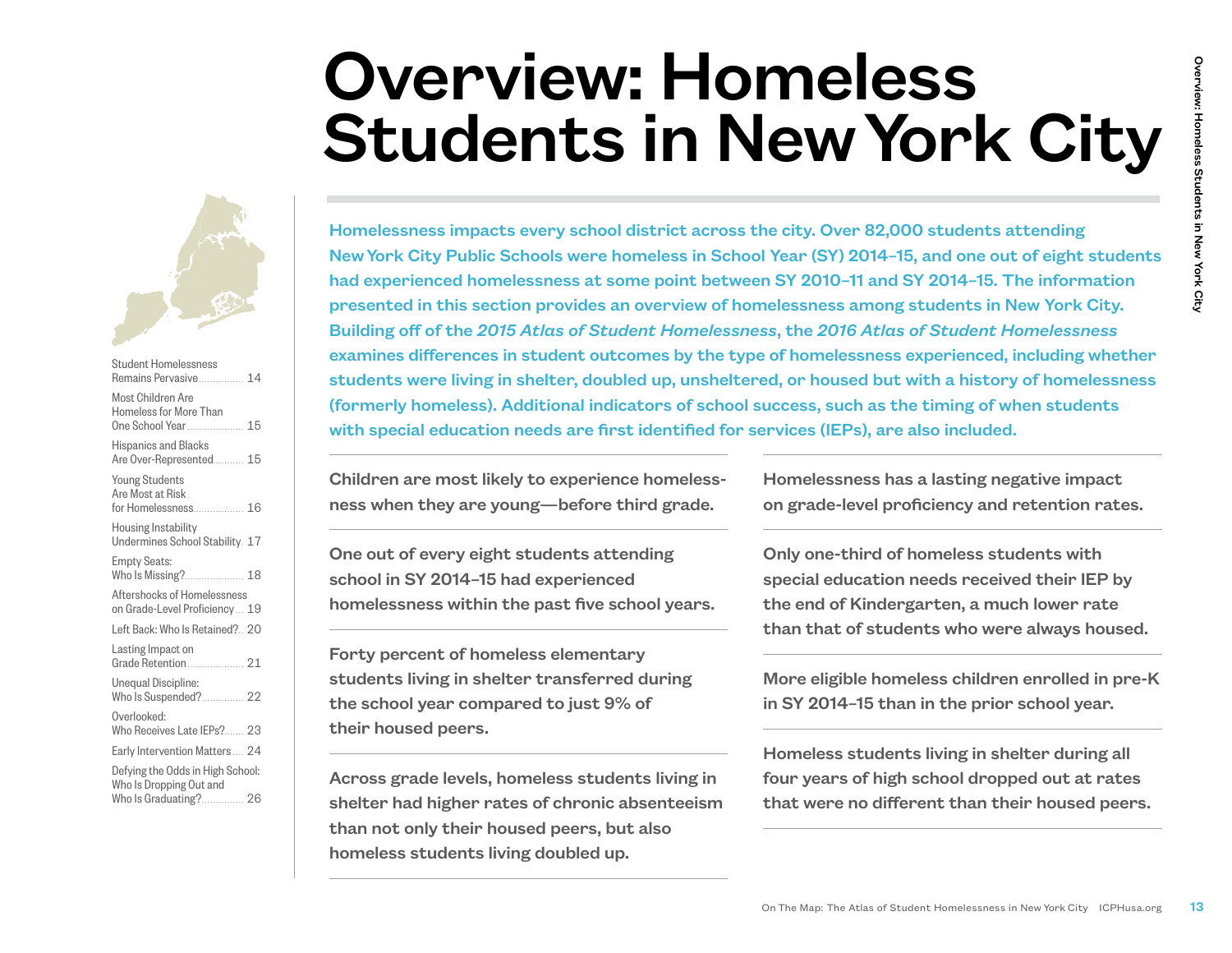# Student Homelessness Remains Pervasive

One out of every eight students attending school in SY 2014–15 had been homeless at some point since SY 2010–11—over 127,000 students.

New York City continues to have over 80,000 homeless public school students in SY 2014–15.

For every homeless student living in a City shelter, there are roughly two more who are homeless living in some other temporary location, such as doubled up with another family.

For the first time since SY 2010–11, the number of homeless students in New York City declined slightly from just over 84,000 in SY 2013–14 to roughly 82,500 in SY 2014–15. This decrease was seen primarily among unsheltered and doubledup students, while the number of students living in shelter increased slightly by 2%.

# Homeless Students in New York City Public Schools

SY 2010–11 to SY 2014–15

■ Doubled Up ■ In Shelter ■ Unsheltered ■ Other



Note: In earlier school years, the total number of "unsheltered" students may be less reliable than other categories.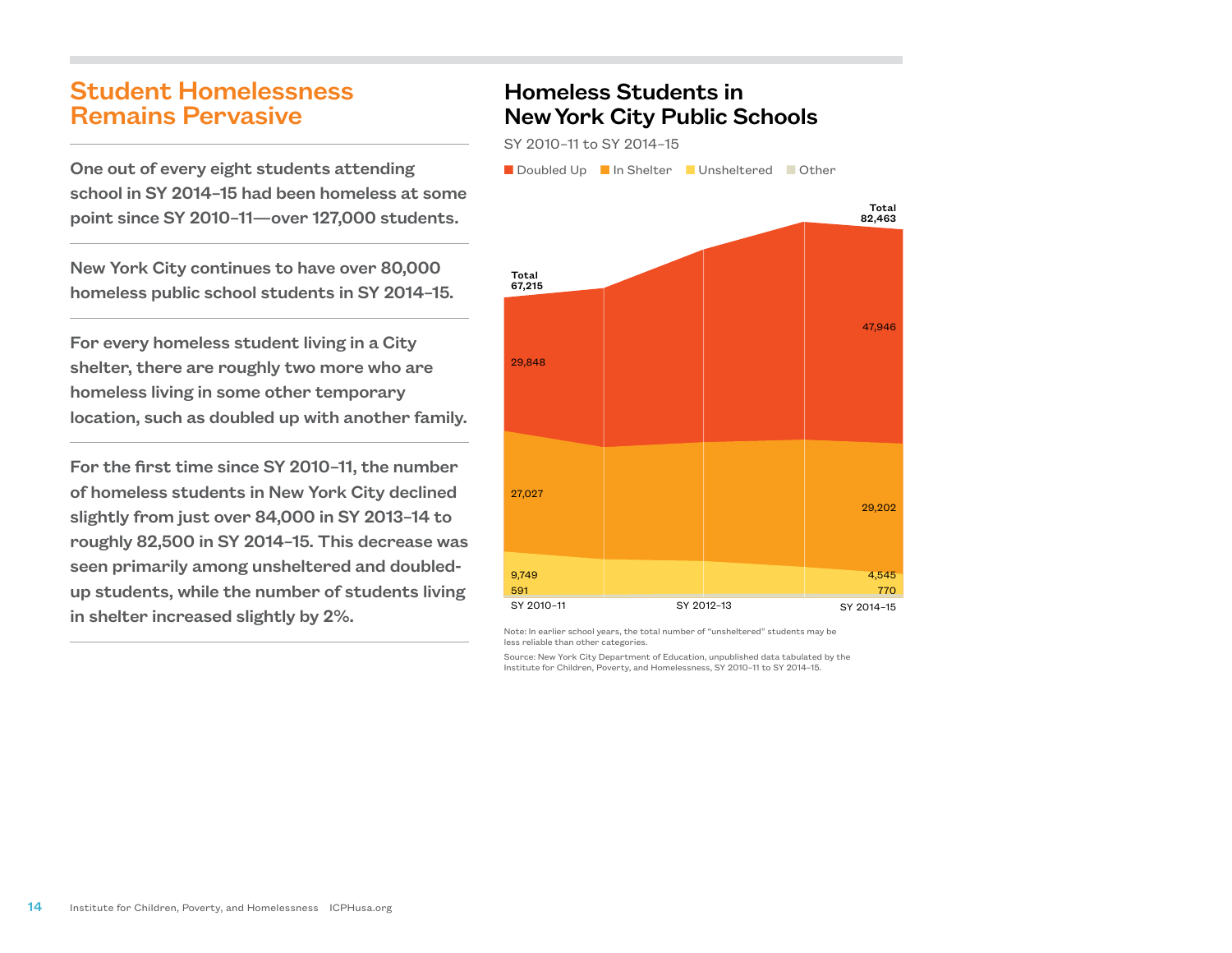# Most Children Are Homeless for More Than One School Year

Homelessness is not a brief or isolated experience for New York City school children.

Over two-thirds of students who were homeless in SY 2014–15 had been homeless during a previous school year.

It was common for homeless students to experience multiple housing transitions from one year to the next. Among students who were homeless during more than one school year, over three-quarters experienced more than one type of homelessness or transitioned in and out of permanent housing more than once.

### Duration of Homelessness



# Hispanics and Blacks Are Over-Represented

Over half of all homeless students in New York City were Hispanic in SY 2014–15.

While black and Hispanic students made up 66% of New York City public school students overall, they represented 86% of students who were homeless in SY 2014–15.

### Race and Ethnicity of Homeless Students



Source: New York City Department of Education, unpublished data tabulated by the Institute for Children, Poverty, and Homelessness, SY 2010–11 to SY 2014–15.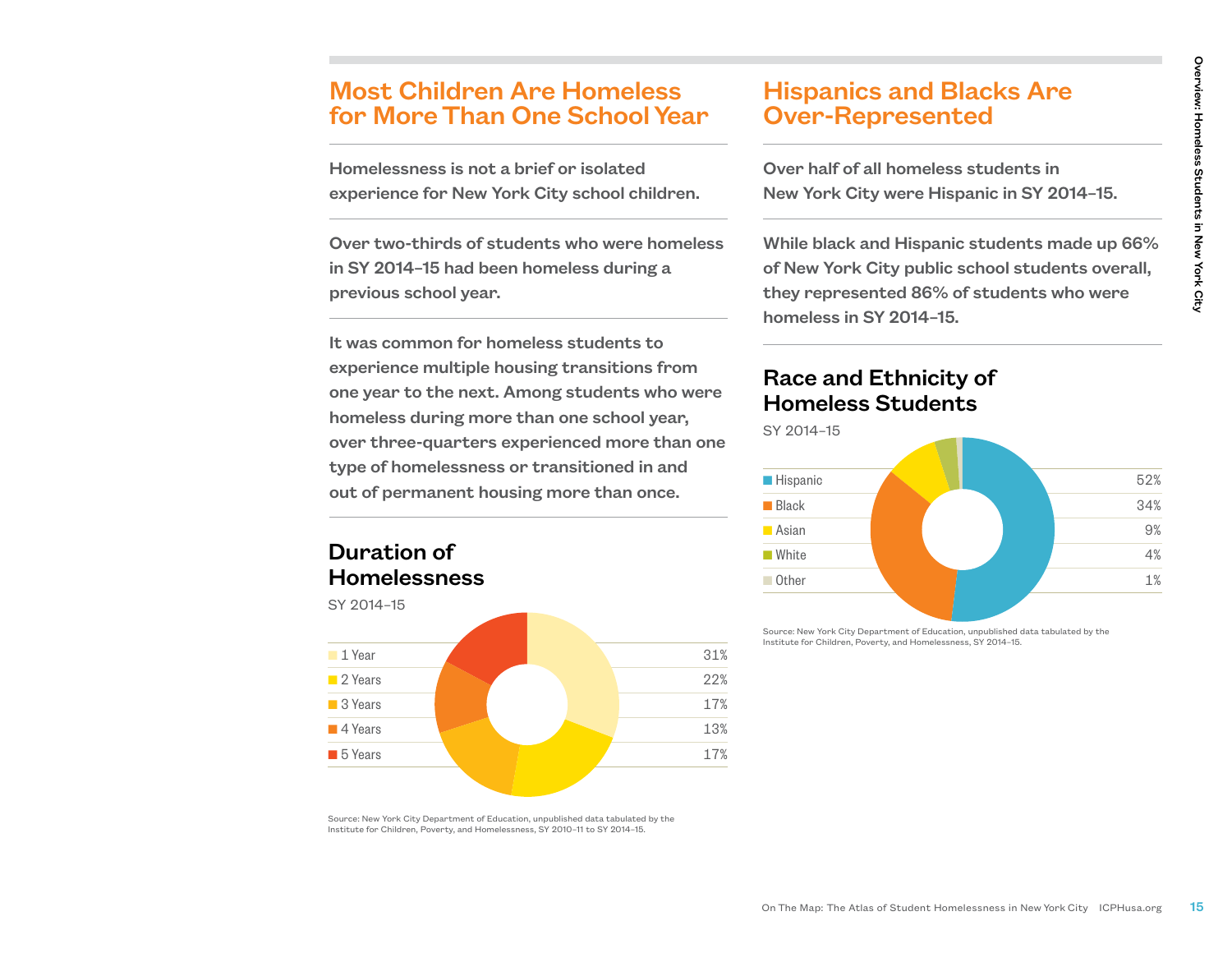# Young Students Are Most at Risk for Homelessness

Children are most likely to experience homelessness when they are young. In SY 2014–15, 36% of homeless students were enrolled in pre-K through 2nd grade. By comparison, only 28% of housed students were enrolled in these early grades. Homelessness prior to 3rd grade has been shown to have long-term effects on later grade-level proficiency.1

More eligible homeless children enrolled in pre-K in SY 2014–15 than in the prior school year. Enrollment among homeless pre-K students increased by 17%, or over 750 students, suggesting that New York City's expansion of public pre-K is reaching more homeless students.

Despite this progress, the enrollment gap between pre-K and Kindergarten suggests that over 2,000 homeless children eligible for pre-K were not reached in SY 2014–15 by the program.

In high school, the spike in 9th and 10th grade followed by a drop in 11th and 12th is reflective of homeless students being held back and dropping out of school.

### Number of Homeless Students by Grade (% in Grade)

SY 2014–15



Note: Total students by grade does not equal the total for all homeless students. Only students in grades pre-K–12 are included.

Source: New York City Department of Education, unpublished data tabulated by the Institute for Children, Poverty, and Homelessness, SY 2014–15.

1 The Institute for Children, Poverty and Homelessness, *Aftershocks: The Lasting Impact of Homelessness on Student Achievement*, February 2016.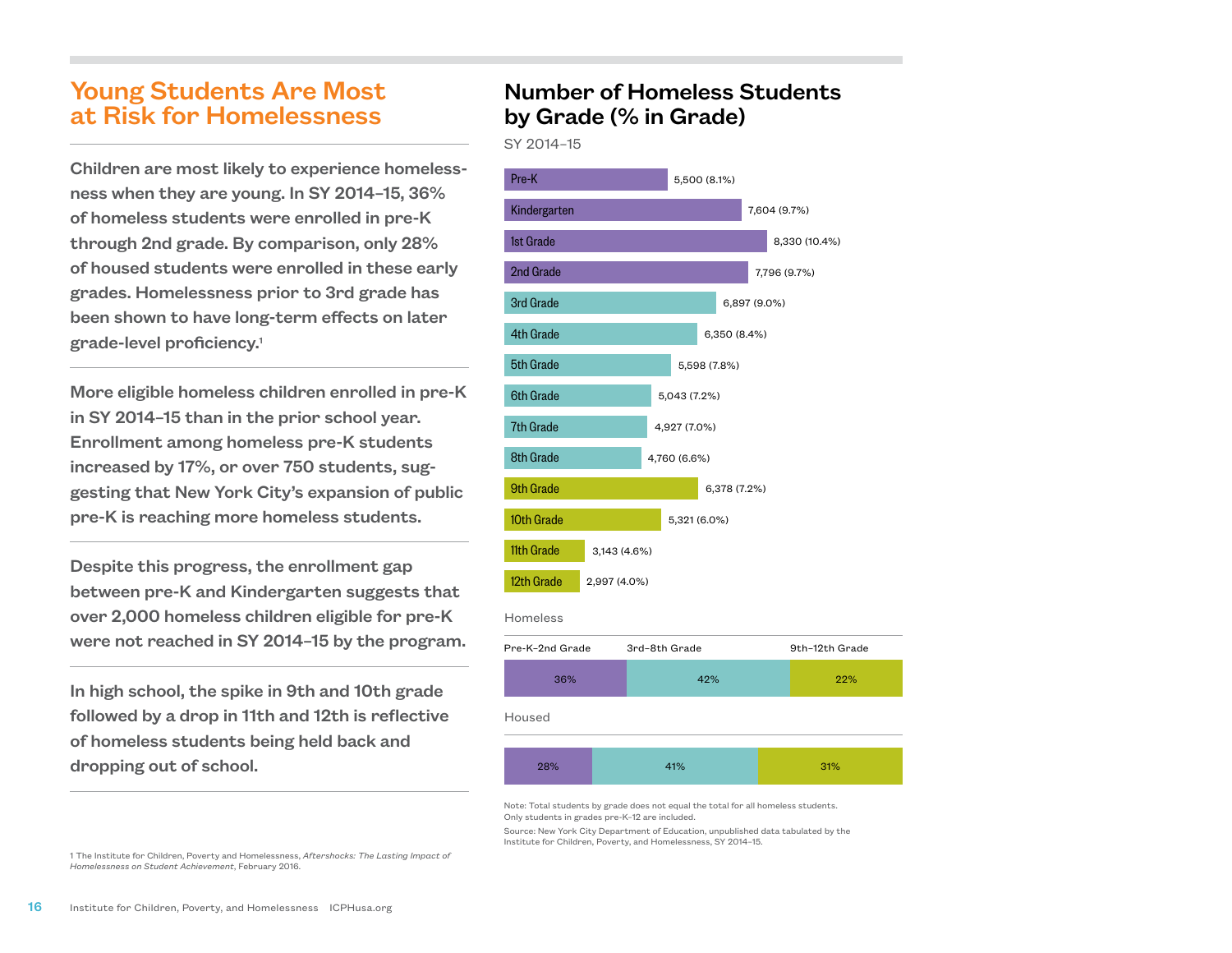# Housing Instability Undermines School Stability

Every school transfer is estimated to set a student back academically by up to six months.2

Homeless students continued to transfer at close to three times the rate of housed students overall in SY 2014–15 (21% compared to 8%).

Homeless elementary students had the highest rate of mid-year transfers (25%) by age group. This rate was higher for those who were living in shelter; 40% transferred during the school year.

### Number of Mid-Year Transfers Per Student

SY 2014–15



# Transfer Rates by Housing Status and Grade Level

Percent of Students Who Transferred Mid-Year SY 2014–15





Note: The category of "3 Transfers" published in the *2015 Atlas of Student Homelessness*  is synonymous to the "3 or More Transfers" category shown here.

Source: New York City Department of Education, unpublished data tabulated by the Institute for Children, Poverty, and Homelessness, SY 2014–15.

2 U.S. Department of Education, *Report to the President and Congress on the Implementation of the Education for Homeless Children and Youth Program under the McKinney-Vento Homeless Assistance Act*, http://www2.ed.gov/programs/homeless/rpt2006.doc (accessed July 21, 2015).

Note: "All homeless" includes all categories of homelessness. Homeless students who were awaiting foster care or paying for a hotel/motel outside of the shelter system are not shown due to small sample size. See Glossary for homelessness category definitions.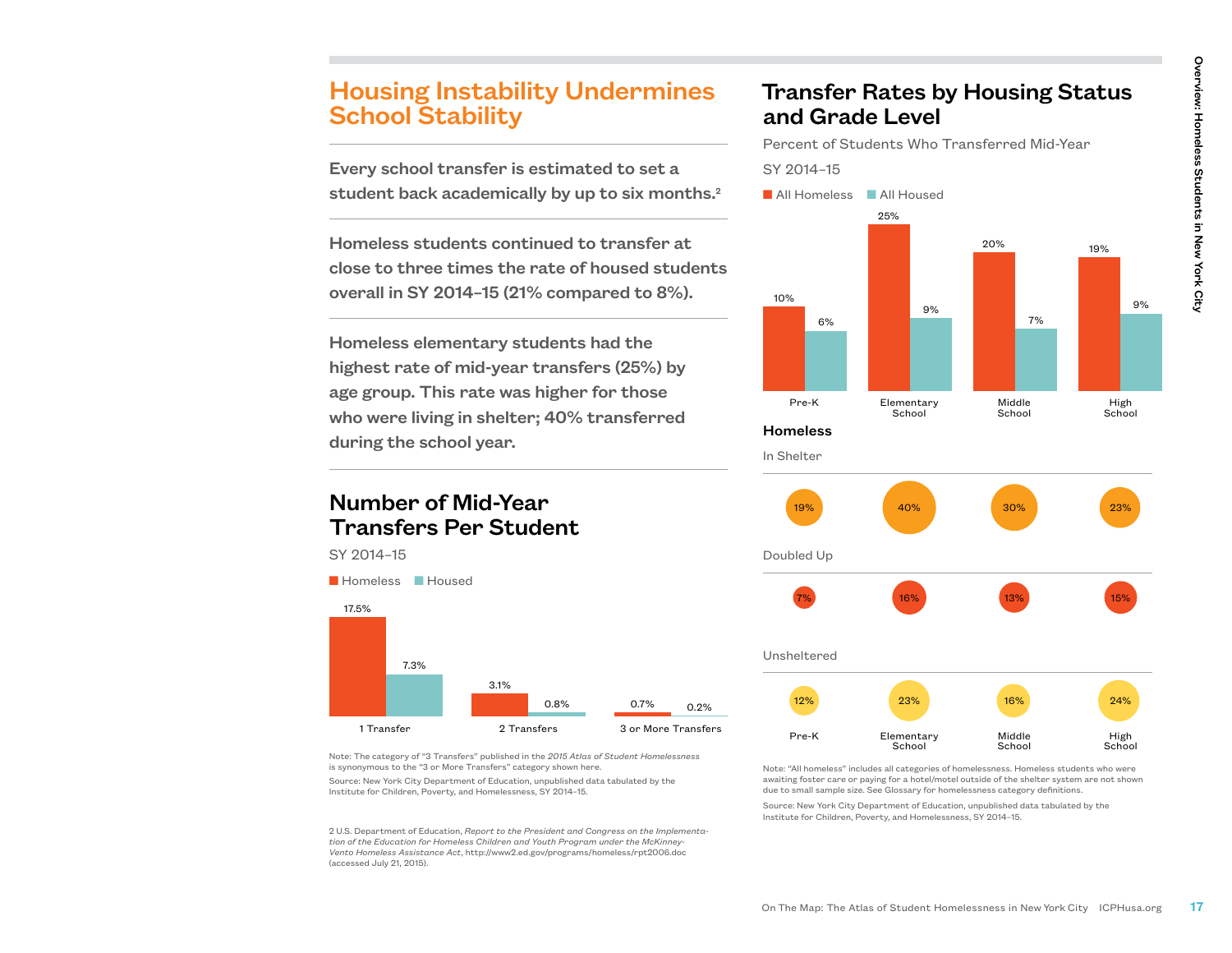# Empty Seats: Who Is Missing?

Chronic absenteeism is one of the strongest predictors of student achievement and graduation.3 Homeless students were chronically absent, missing 20 or more days of school, at close to twice the rate of housed students overall (37% compared to 21%).

More than one in seven homeless students (15%) missed 40 or more days of school roughly 20% of the school year.

Across grade levels, homeless students living in shelter had higher rates of chronic absenteeism than their homeless peers living doubled up.

# Days Absent by Housing Status

SY 2014–15 All Homeless

■ 40 or More Days ■ 20-39 Days ■ 5-19 Days ■ 0-4 Days All Housed  $\blacksquare$  40 or More Days  $\blacksquare$  20–39 Days  $\blacksquare$  5–19 Days  $\blacksquare$  0–4 Days 20% 33% 42% 46% 23% 13% 15% 7%

Source: New York City Department of Education, unpublished data tabulated by the Institute for Children, Poverty, and Homelessness, SY 2014–15.

3 Johns Hopkins School of Education, *Meeting the Challenge of Combating Chronic Absenteeism*, October 2011; Baltimore Education Research Consortium, *Early Elementary Performance and Attendance in Baltimore City Schools' Pre-Kindergarten and Kindergarten*, March 2012.

# Chronic Absenteeism Rates by Housing Status and Grade Level

Percent of Students Who Missed 20 or More Days of School SY 2014–15

**N** All Homelesss **N** All Housed









Note: "All homeless" includes all categories of homelessness. Homeless students who were awaiting foster care or paying for a hotel/motel outside of the shelter system are not shown due to small sample size. See Glossary for homelessness category definitions.

School

School

Source: New York City Department of Education, unpublished data tabulated by the Institute for Children, Poverty, and Homelessness, SY 2014–15.

School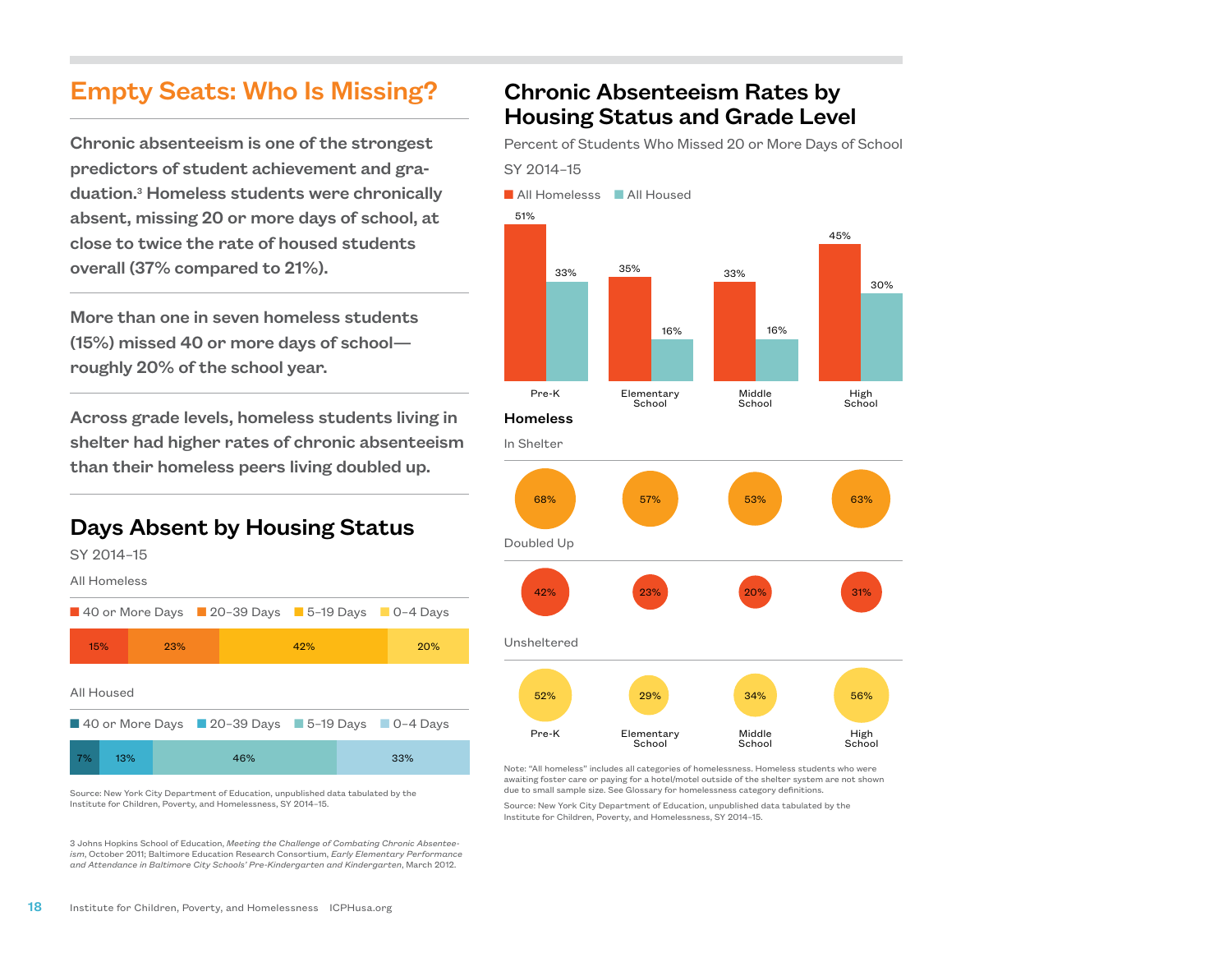# Aftershocks of Homelessness on Grade-Level Proficiency

Homelessness has a lasting impact on school achievement. In both English and math, students who were currently housed but had experienced homelessness (formerly homeless) met grade-level proficiency standards at rates that were almost the same as their currently homeless peers (18% compared to 21% respectively in math and 14% compared to 17% respectively in English).

Across all school districts, formerly homeless students were grade-level proficient at rates that were lower than their peers who were low-income but had never experienced homelessness (always housed, eligible for free lunch). The gap in proficiency was on average 13 percentage points lower in math and 12 percentage points lower in English.

# Achievement Among Formerly Homeless Students

SY 2014–15

- **n** Currently Homeless **n** Formerly Homeless
- Always Housed, Free Lunch Always Housed, No Free Lunch

#### Math Proficiency Rate (3rd–8th Grade)



English Language Arts Proficiency Rate (3rd–8th Grade)



Note: Formerly homeless students are defined as those who are currently housed but experienced homelessness at any point during SY 2010–11 to SY 2013–14. Source: New York City Department of Education, unpublished data tabulated by the Institute for Children, Poverty, and Homelessness, SY 2010–11 to SY 2014–15.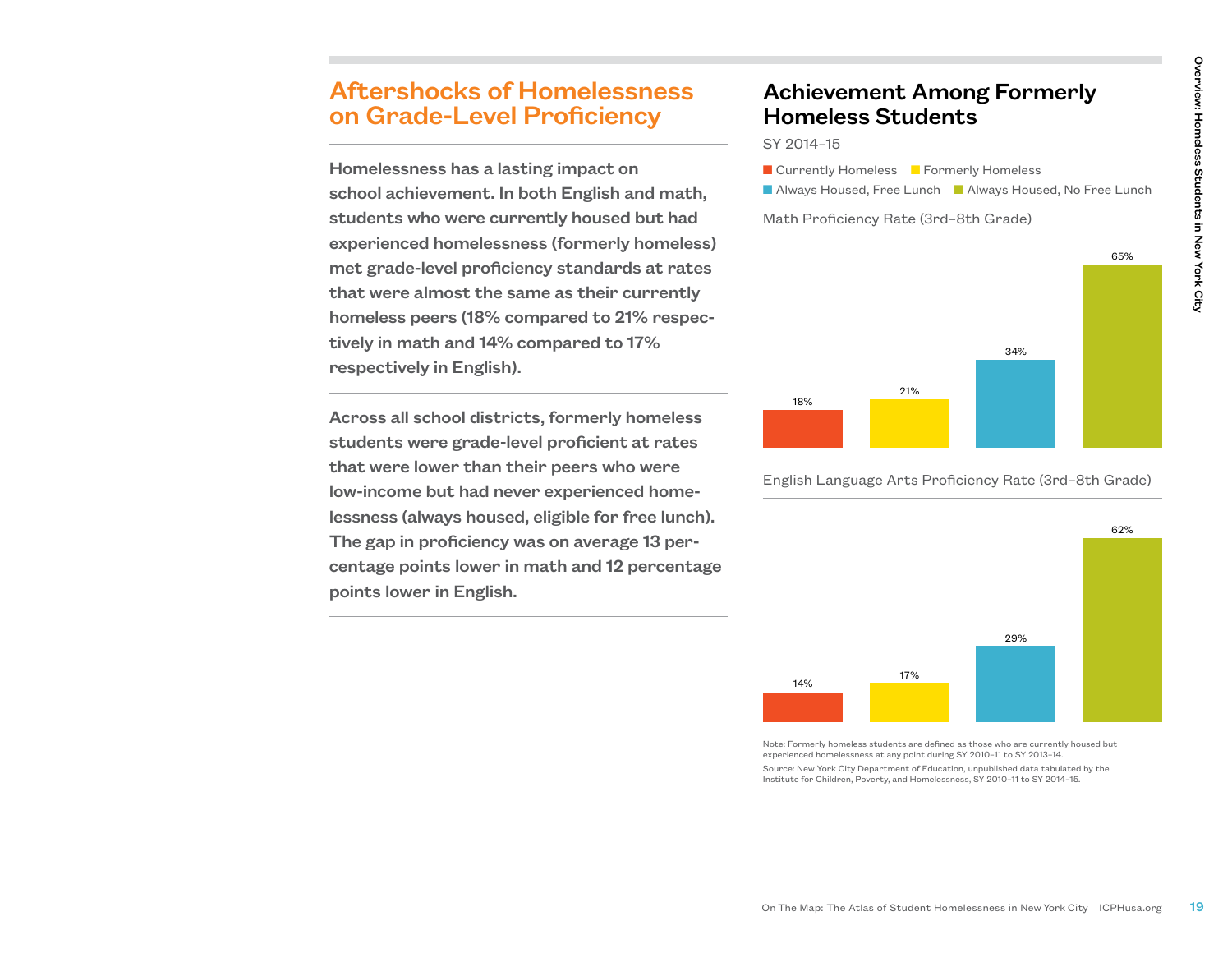### Left Back: Who Is Retained?

Homeless students were retained at higher rates than their housed peers across grade levels.

Among elementary students, those living in shelter had the highest rates of grade retention at 7%. This was over twice the grade retention rate of housed students overall.

High school homeless students saw the highest rates of grade retention at 17% compared to 13% for housed students overall. Retention rates were particularly high for high school students who were unsheltered and those who were homeless living in shelter (25% and 22% respectively).

### Retention Rates by Housing Status and Grade Level

Percent of Students Held Back SY 2014–15

**N** All Homeless **N** All Housed



#### **Homeless**

School





Note: This figure uses the words "retention" and "held back" interchangeably. "All homeless" includes all categories of homelessness. Homeless students who were awaiting foster care or paying for a hotel/motel outside of the shelter system are not shown due to small sample size. Pre-K is not shown due to small sample size. See Glossary for homelessness category definitions.

School

**School**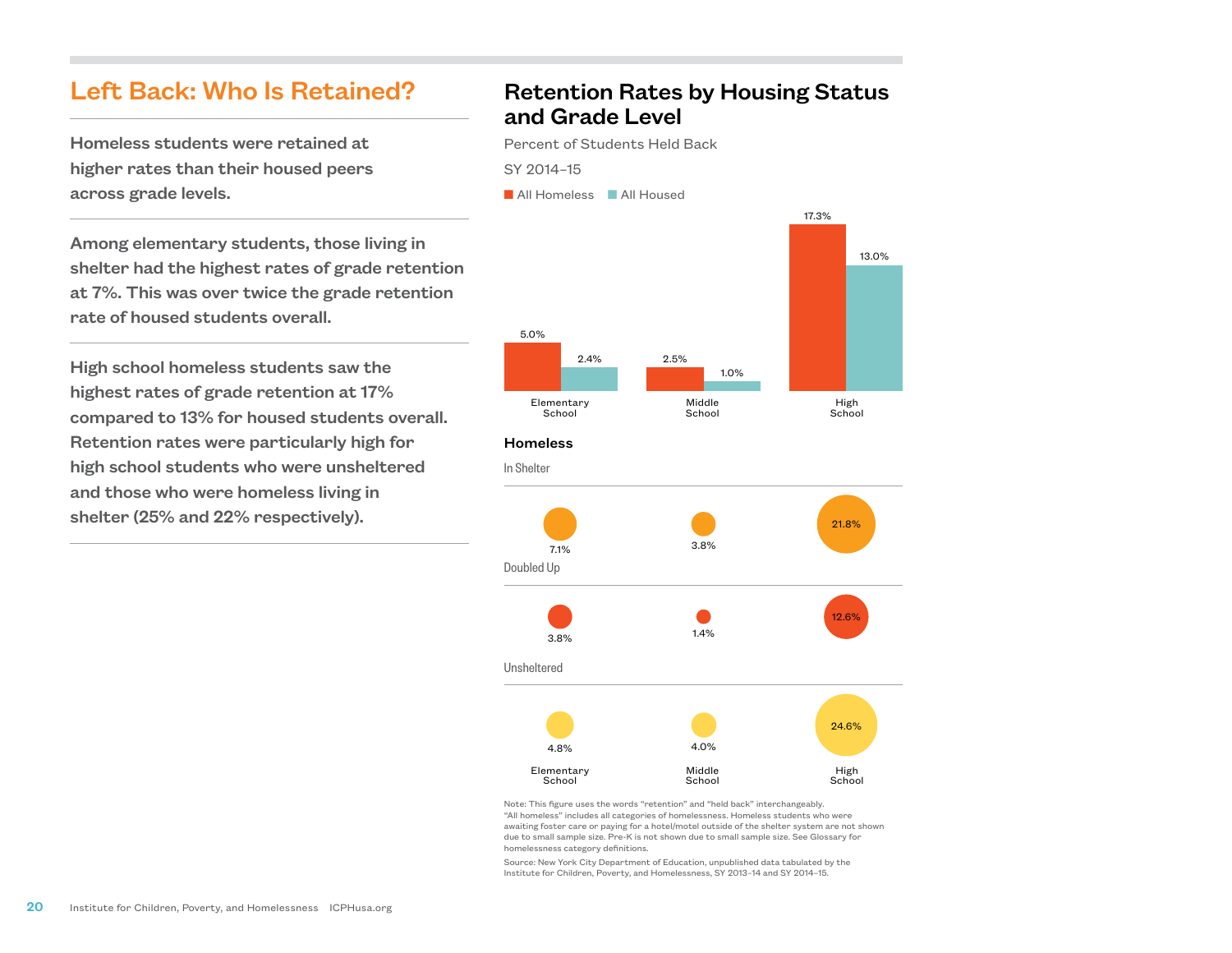# Lasting Impact on Grade Retention

Homelessness placed students at risk educationally even after housing instability was over.

One out of every five students who experienced homelessness between SY 2010–11 and SY 2014–15 was retained after being homeless. This was four times the rate of students who were housed and not low-income (5%).

### Grade Retentions Among Students Who Ever Experienced Homelessness

Percent of Students Held Back at Some Point SY 2010–11 to SY 2014–15 20%



Note: This figure uses the words "retention" and "held back" interchangeably. Homeless category represents the percentage of students who were retained in any years following their first year of homelessness. Students who were retained before becoming homeless were excluded from the calculation. Housed categories represent the percentages of students who were always housed and ever retained during the five-year period.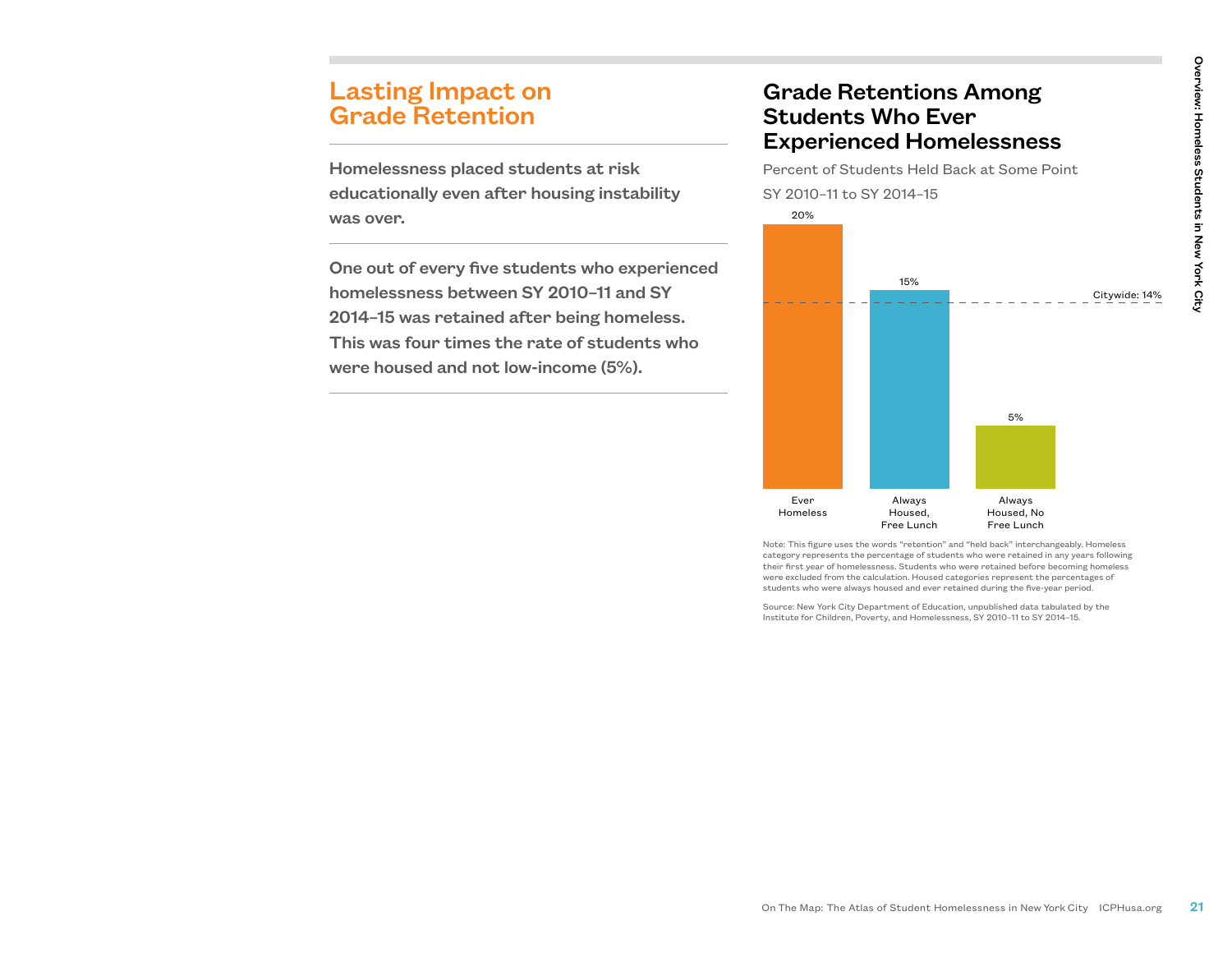# Unequal Discipline: Who Is Suspended?

Across grade levels, homeless students experienced higher rates of suspension than their housed peers.

This was particularly true for homeless students living in shelter, who were suspended at over two times the rate of their housed peers.

Middle school students living in shelter saw the highest rate of suspension with one out of every nine students suspended.

# Suspension Rates by Housing Status and Grade Level

Percent of Students Suspended

#### SY 2014–15



#### **Homeless**



Note: "All homeless" includes all categories of homelessness. Homeless students who were awaiting foster care or paying for a hotel/motel outside of the shelter system are not shown due to small sample size. Pre-K is not shown due to small sample size. See Glossary for homelessness category definitions.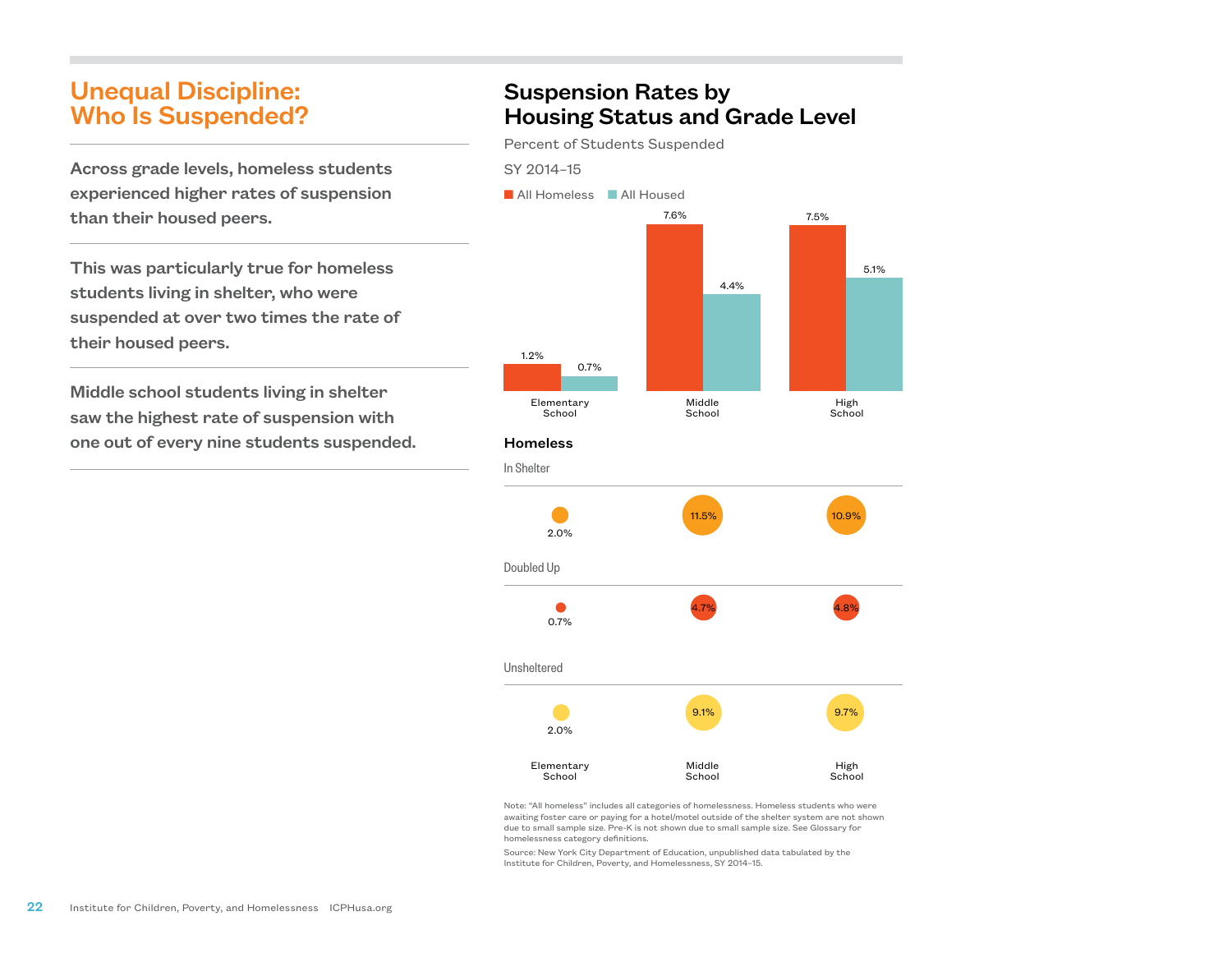### Overlooked: Who Receives Late IEPs?

The Individualized Education Program (IEP) is a mandated plan outlining the special education services a student will receive to support their learning while facing challenges within one of 13 disability categories such as speech/ language impairment and learning disabilities. Districts are legally required under the Child Find law to identify and evaluate all children with disabilities.<sup>4</sup>

Over 36,500 students with special needs experienced housing instability between SY 2010–11 and SY 2014–15. These students face many challenges, and key among these is the early identification and receipt of services to meet their individual educational needs.

Only one-third of homeless students with an IEP were identified for their IEP by the end of Kindergarten compared to half of housed IEP students.

### Year Received an IEP

SY 2010–11 to SY 2014–15  $\blacksquare$  Homeless (N=2,219)  $\blacksquare$  Housed (N=14,243)



Note: Data represent a cohort of students who entered Kindergarten in SY 2010–11 and received an IEP at some point during the next five years. Students are categorized according to whether they experienced homelessness at any point during the five-year period.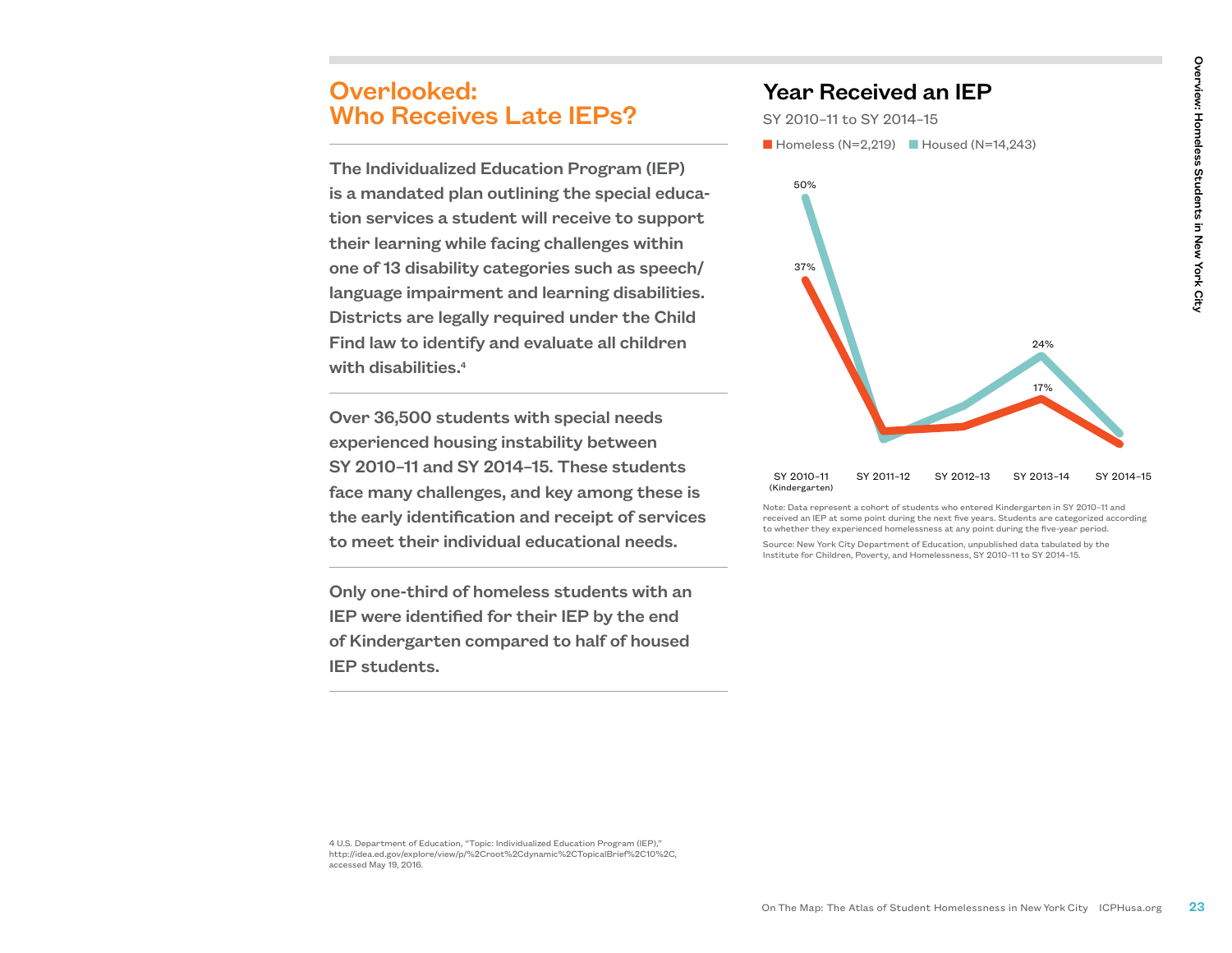# Early Intervention Matters

Connecting homeless students with needed supports can increase educational success. Homeless students who receive IEPs early are more likely to achieve grade-level proficiency and less likely to be suspended.

Homeless special needs students who had IEPs by the end of Kindergarten were twice as likely to score proficient on 4th-grade State assessments (19% compared to 9%).

When homeless students' IEP needs were identified by Kindergarten, suspension rates were roughly half those of their homeless peers identified later.

### 4th-Grade State Assessment Proficiency Rates by Year Received an IEP

Percent of IEP Students Who Scored Proficient on One or Both State Assessments in 4th Grade

#### SY 2010–11 to SY 2014–15

- **n n** Received IEP SY 2010–11 (Kindergarten)
- $\blacksquare$   $\blacksquare$  Received IEP SY 2011-12 (1st Grade)
- **n Received IEP SY 2012-13 (2nd Grade)**
- **N N** Received IEP SY 2013-14 (3rd Grade)
- **n Received IEP SY 2014-15 (4th Grade)**



Note: IEP group students who were held back or followed a nontraditional path for another reason were excluded from the chart. Only students who progressed from Kindergarten to 4th grade over the five-year period were included. Data represent a cohort of students who entered Kindergarten in SY 2010–11 and received an IEP at some point during the next five years. Students are categorized according to whether they experienced homelessness at any point during the five-year period.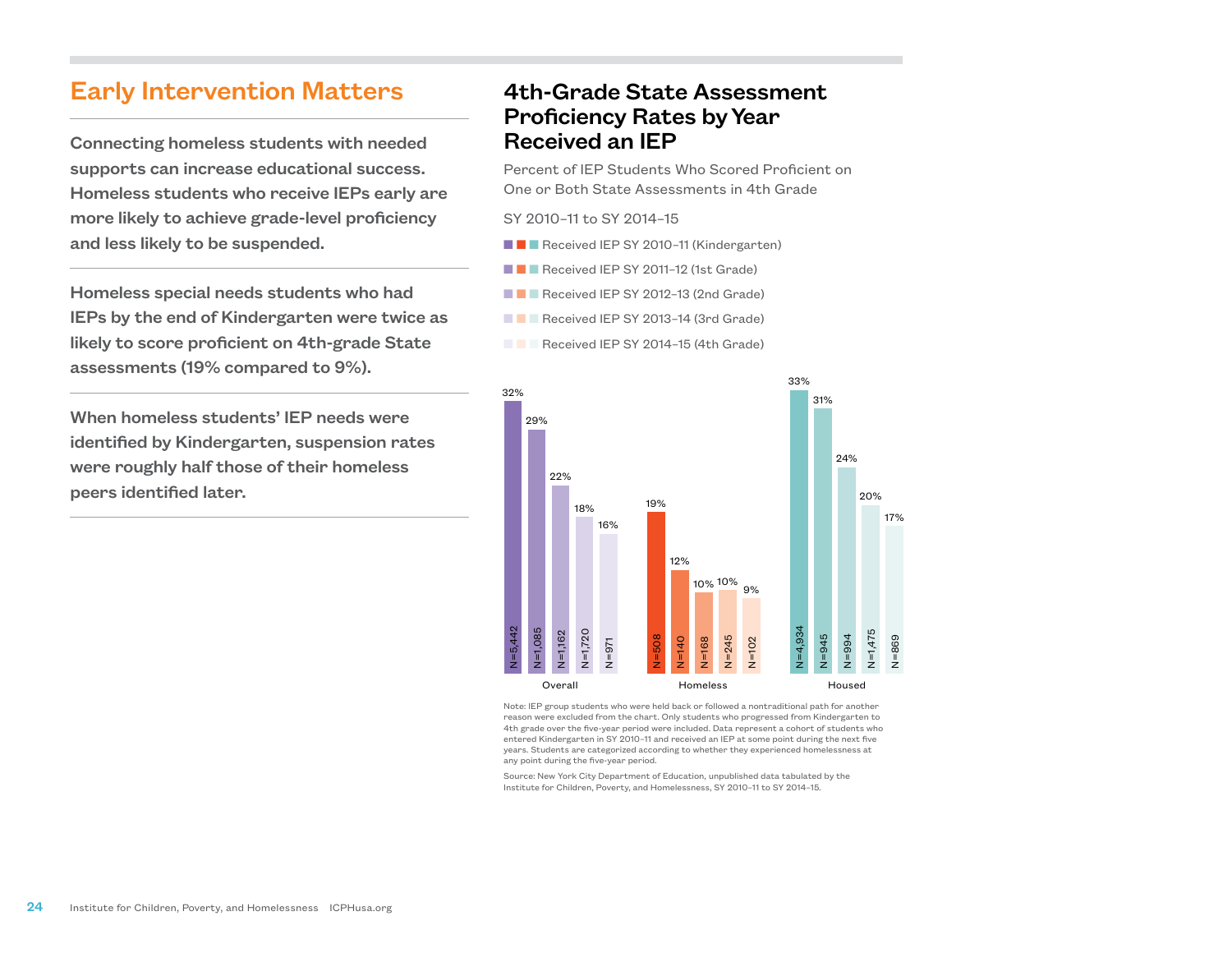### Suspension Rate Among Students Who Received IEPs by the End of Kindergarten

SY 2010–11 to SY 2014–15

2.2%

 $\blacksquare$  Homeless (N=811)  $\blacksquare$  Housed (N=7,121)

1.8%

0.9%

### Suspension Rate Among Students Who Received IEPs Late (After Kindergarten)

SY 2010–11 to SY 2014–15



Note: Data represent a cohort of students who entered Kindergarten in SY 2010–11 and SY 2010–11 (Kindergarten)

1.8%

1.0%

1.0%

2.3%

1.0%

received an IEP at some point during the next five years. Students are categorized according to whether they experienced homelessness at any point during the five-year period.

Source: New York City Department of Education, unpublished data tabulated by the Institute for Children, Poverty, and Homelessness, SY 2010–11 to SY 2014–15.

Note: Data represent a cohort of students who entered Kindergarten in SY 2010–11 and received an IEP at some point during the next five years. Students are categorized according to whether they experienced homelessness at any point during the five-year period.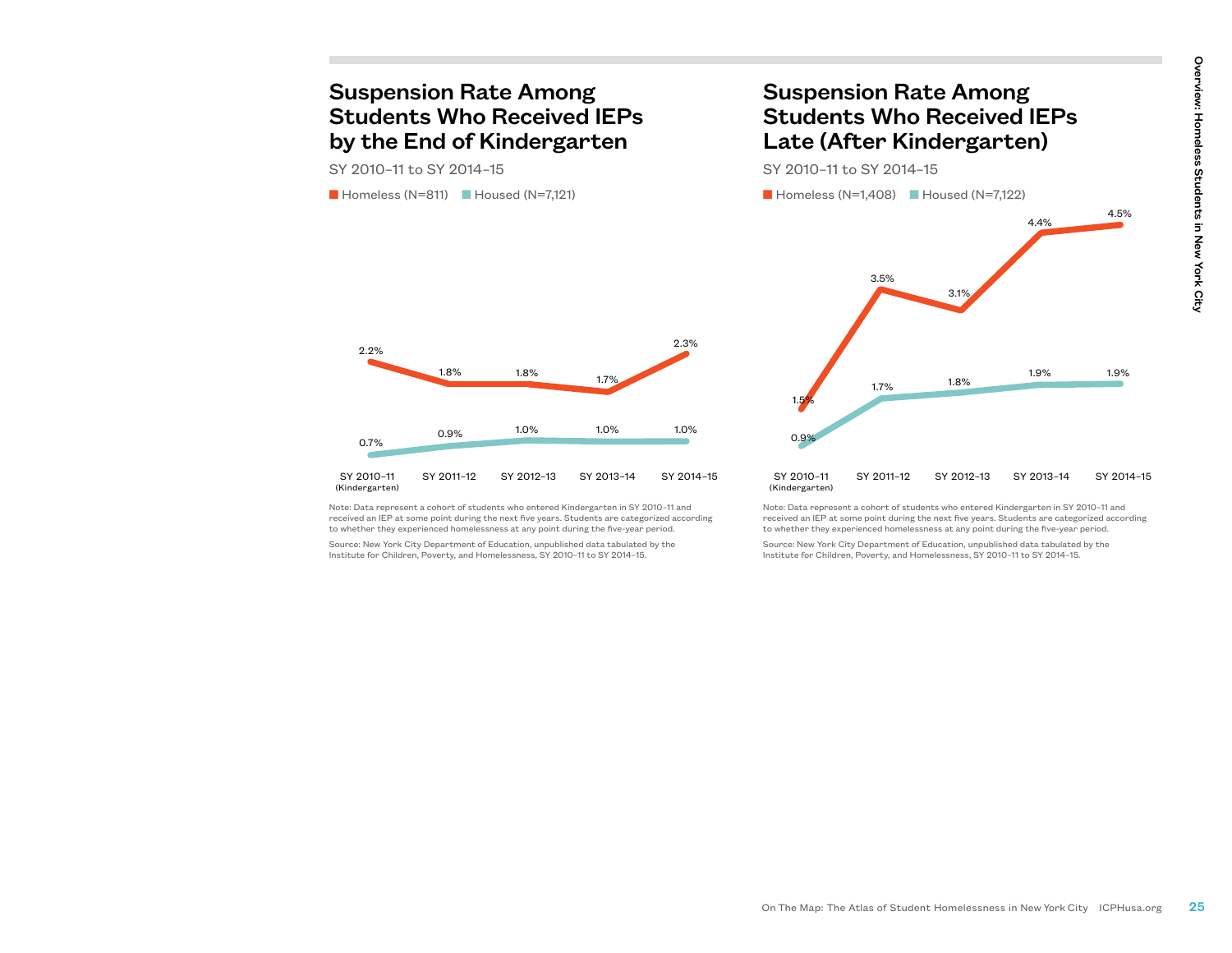# Defying the Odds in High School: Who Is Dropping Out and Who Is Graduating?

Homeless students living in shelter during all four years of high school dropped out at rates that were statistically no different than their housed peers.

Only 6% of students who were homeless and living in shelter during all four years of high school dropped out. This falls between the dropout rate for low-income and non-low-income housed students (9% and 4%).

The dropout rate for students who were homeless for all four years of high school but never entered a City shelter was over twice the rate of students living in shelter for all four years (15% compared to 6%).

Transitions into and out of permanent housing appear to have the greatest negative impact on students, doubling dropout rates when compared to peers in similar settings who experienced no transitions.

### Four-Year Dropout Rate, Class of 2015



Note: Students who were both in shelter and lived in another homeless situation (doubled up, paying for a hotel/motel outside of the shelter system, awaiting foster care, or unsheltered) at some point were excluded from the comparison (112 students). "Homeless, in Shelter, All 4 Years" is not significantly different from either housed group. "Homeless, in Shelter, Transitioned in/out of Housing" group is not significantly different from "Homeless, Never in Shelter, All 4 Years." All other pairs are significantly different. Students are categorized according to whether they experienced homelessness or were eligible for free lunch at any point during their high school career.